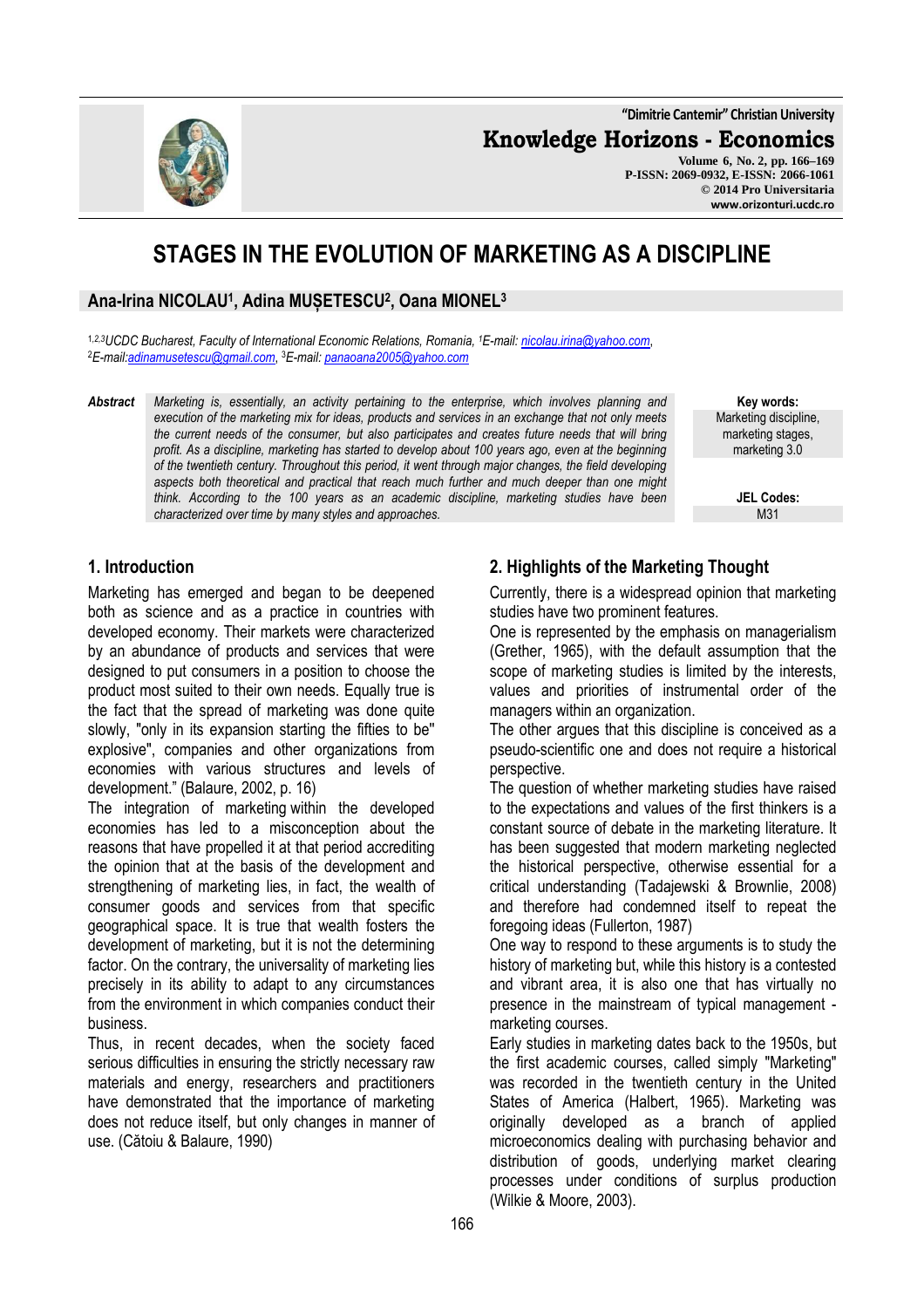Marketing has not been fully defined as a field of study until the period between 1900 and 1920 in the United States. Marketing studies have a long presence in academic education, especially in the U.S. and a tremendous history as a tradition in multidisciplinary thinking and research (Bartels, 1951a). The managerial model of marketing studies (Sheth, Gardner, & Garrett, 1988) which dominate the management of education worldwide comes from the United States, but has not been taken into account in the rest of the world until the early 1960s and 1970s.

Development of marketing as a discipline of study is therefore closely linked to the growing popularity of management in the 70s and the rise of academic specializations in business or management.

But despite its popularity, marketing as a discipline occupies an unenviable place, the biggest criticism against it being that it can be compared to any other economic disciplines (most of the times to management) without having its own status.

Marketing is meant to be multi-disciplinary, often being met in the practice of management, denying at the same time the accusation that it would actually be a tool of cultural dominance that lacks those elements of intellectual order which would recommend it as science. Also, there are critics who argue that marketing studies do nothing but enslave the modern society (Lowe, Carr, Thomas, & Watkins-Mathys, 2005), being in fact a science that promotes immorality as one of its principles.

Another criticism has in the foreground the issue of culture and the marketing management model imposed. It is assumed that, in general, are promoted and, especially, imposed the American values and the neoliberal marketing model (Witkowski, 2005), which is contradicted by the reality since the marketing principles have been adopted even in non-capitalist economies. This is an extent of the way in which the vision of the management marketing thought, seen as a technical discipline that transcends cultural and political barriers, has become widely accepted.

Monieson and Jones (1990) argue that early marketing studies were based on the desire to provide the management marketing activity with a sound knowledge base. They suggest that the first professors at the University of Wisconsin have been influenced by the German school of social sciences. The purpose of the marketing school in the beginning of the century was to create a new field - Marketing Management. This was reinforced by Paul Converse (1945), 40 years later, in a well-known article, which is often regarded as a milestone in marketing theory. However, the two have demonstrated that the managerial targeting and scientific aspirations of marketing research and

education were taken into account from the very beginning.

While Wisconsin marketing studies focused on the academic analysis of systemic properties of markets, later, at Harvard Business School, emphasis was put on the practical aspects of the discipline. The Harvard strategy evolved subsequently becoming the famous Harvard Business School Method.

The Management of Education at Harvard led to a careful analysis of the real business situation, preferably based on direct experience with visits within companies and discussions with their managers (Contardo&Wensley, 2004), and followed by intense debate during the seminars about possible solutions. The idea was that managers could benefit both theoretically and practically.

In the Mediterranean part of Europe and Scandinavia was attempted the adaptation, both theoretical and practical, of marketing, going on towards the relationalbased services, to the detriment of the "classical" principles and theories.

If we were to draw a parallel between the development of the academic discipline of marketing in the U.S. and the rest of the world (especially taking into account the European area), we find that outside the U.S. it has stayed with several years behind, not in the practice of marketing, but in accepting that marketing studies have a place in the university curriculum.

In Britain, for example, marketing has been for a long time regarded as a strictly vocational field suitable for the pre-\_ academic environment. The first marketing department was established in the UK in 1960, at the Universities of Strathclyde and Lancaster. Many leading British universities were even slower to establish business and marketing programs. Said Business School at Oxford University was founded in 1996 (in spite of considerable controversy and opposition) and the School of Management at the University of Cambridge was founded in 1995, although both institutions had management studies for several years.

Royal Holloway, University of London, established its School of Management in 1992 and the first marketing department was established in 2004. Instead, the School of Business at the University of Wisconsin-Madison was established in 1900 and Harvard Business School in 1908. Wharton Business School, University of Pennsylvania, was established in 1881 and offered courses on product marketing in 1904. The Wharton became involved relatively late in the study of marketing since ED Jones from the University of Wisconsin is considered to be the first to held a university course in Marketing (1990), although Jones and Monieson admit that may have existed earlier marketing distribution university courses in Germany.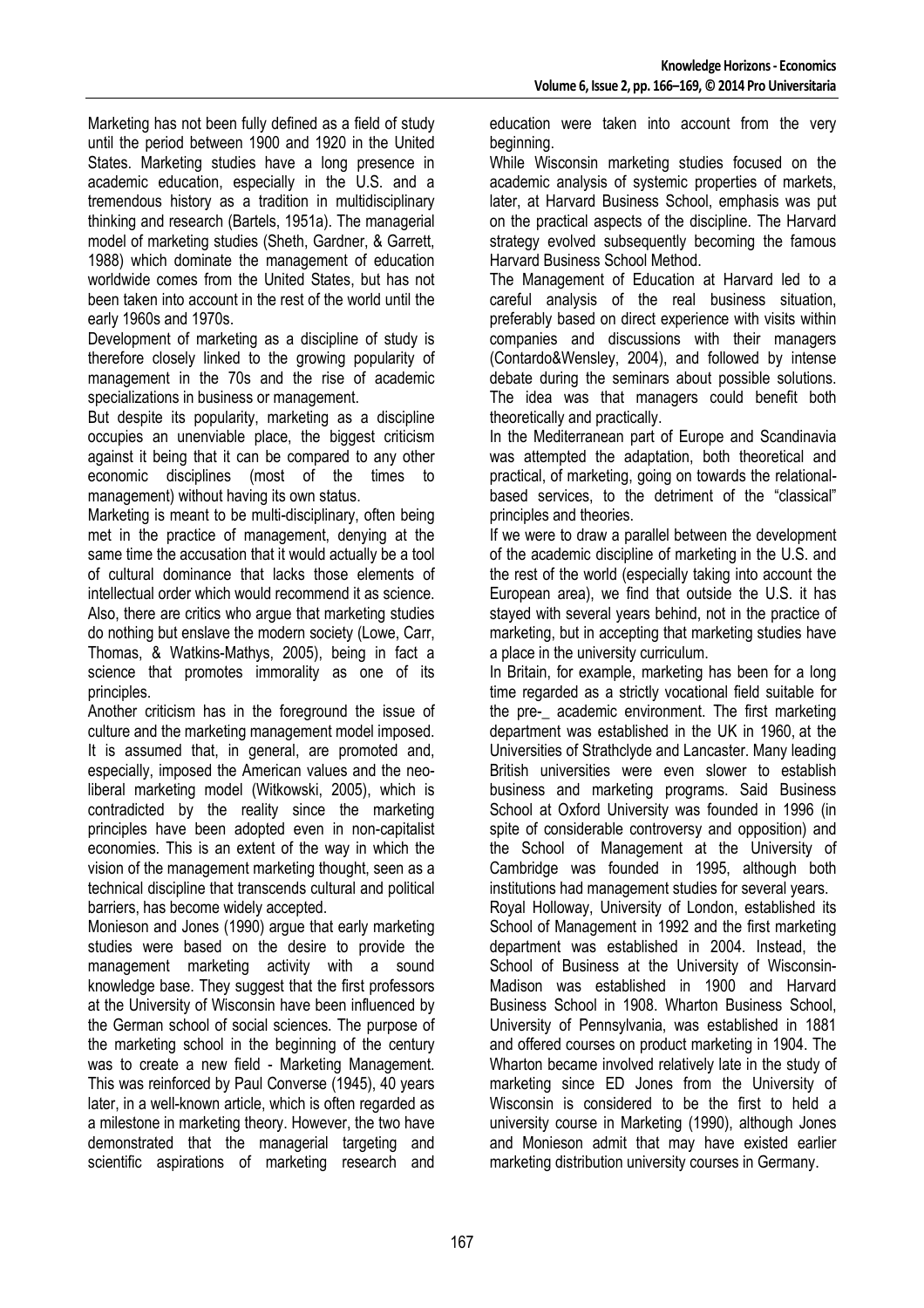## **3. Stages of the Marketing Evolution**

William and Elizabeth S. Moore L. Wilkie suggest a detailed chronology of the Marketing thought (2003), based on the classic one offered by Robert Bartels. The development of marketing thought experienced four stages or ages, as can be seen from the following table:

*Table 1.* The 4 stages of the Marketing thought

| <b>Stage</b>                                                 | <b>Characteristics</b>                                                                                                                                                                                                                                                                 |  |  |
|--------------------------------------------------------------|----------------------------------------------------------------------------------------------------------------------------------------------------------------------------------------------------------------------------------------------------------------------------------------|--|--|
| Pre- marketing<br>stage<br>Before 1900                       | - There is no distinct discipline called<br>"marketing"<br>- Specific marketing problems were<br>"assigned" for solving<br>to<br>other<br>economic domains                                                                                                                             |  |  |
| I. Discovering the<br>discipline<br>1900-1920                | - first appear the courses that had the<br>phrase "marketing" in the title<br>Emphasis on Marketing<br>to<br>distribution<br>Attempts to define marketing<br>activities from an economic point of<br>view                                                                              |  |  |
| II. Grounding the<br>discipline<br>1920-1950                 | - Defining the principles of marketing<br>The foundations of<br>marketing<br>infrastructure - creating AMA, Journal<br>of Retailing, Journal of Marketing                                                                                                                              |  |  |
| III. Changing the<br>paradigms<br>1950-1980                  | -period of intensive development of<br>marketing thought in the U.S.<br>reassessment of marketing,<br>in<br>conjunction with other disciplines<br>such as economics, management or<br>other<br>Marketing is studied from two<br>perspectives: a managerial one and a<br>behavioral one |  |  |
| IV.<br>Reconceptualization<br>of Marketing<br>1980 - present | - new challenges are arising in the<br>economy with direct<br>impact<br>on<br>marketing:<br>globalization,<br>reengineering etc.<br>Academic pressures appear like<br>"publish or die"<br>Field beginning<br>develop<br>to<br>increasingly<br>more<br>going<br>on<br>specializations   |  |  |

*Source:* (Wilkie & Moore, 2003)

Analyzing the periodization from above, we can draw the following conclusions:

• the two considered the period before 1900 as a premarketing period during which marketing was intertwined with the economy. Of course, this does not imply that before 1900 was, in a practical sense, an era pre - marketing.

• Wilkie and Moore argue that the practice of Marketing, research and education have begun to acquire its infrastructure of journals, professional associations and research organizations between 1920 and 1950.

• the 1950-1980 period marked the development of marketing within the science of management. The most popular books dates the applicative approach of marketing in the 1950s (Kotler P., 1965), although the underlying ideas were much older (Baker, 2000). Wilkie and Moore see the fourth step as a point of fragmentation with specialized research and practice on the sub-fields.

Skålen (2006) quotes Hollander (2005), who gives a slightly different (American) marketing periodization of the one offered by Wilkie and Moore, as follows:

- the classic Marketing thought (1900-1960);
- the Marketing Management era (1950-1985);
- the management services (1975 to present).

Also, Philip Kotler (2006) submitted its own periodization of the evolution of marketing:

• Creating the 4 Ps (product, price, placement, promotion) as the key decisions that must be taken into account in preparing a bid. Subsequently, it was found that the 4Ps were not sufficient for the better understanding of consumers, so he turned to the 4 C (solution for the buyer, the buyer cost, convenience and communication with the buyer);

• Later it was launched the idea that the 4 P must be preceded by strategic thinking - STP (segmentation, targeting, positioning);

• The next step was realizing that a company can operate on four levels: mass market, market segment, niche market and individual consumer;

• The enlargement of marketing up to the goods and services, ideas, causes, people, organizations and other entities.

Also Kotler (2010), in his book "Marketing 3.0. From the product to the consumer and the human spirit "suggests an evolution of marketing divided into three stages, as follows: Marketing 1.0 or the marketingoriented product; Marketing 2.0 or the customer oriented marketing and Marketing 3.0 or the marketing orientation towards values. A general presentation of the characteristics of the three stages is presented in the following table:

| Table 2. Characteristics of the three stages of |  |  |  |  |
|-------------------------------------------------|--|--|--|--|
| marketing                                       |  |  |  |  |

| <b>Characteristic</b> | <b>Marketing</b> | <b>Marketing</b> | <b>Marketing</b> |
|-----------------------|------------------|------------------|------------------|
|                       | 1.0              | 2.0              | 3.0              |
| Objective             | Selling          | Satisfying       | Making the       |
|                       | products         | and keeping      | world a          |
|                       |                  | the              | better place     |
|                       |                  | customers        |                  |
| Potentiation          | The Industrial   | The              | The new          |
| factors               | Revolution       | information      | wave in          |
|                       |                  | technology       | technology       |
| How do                | Mass buyers      | Smarter          | Full human       |